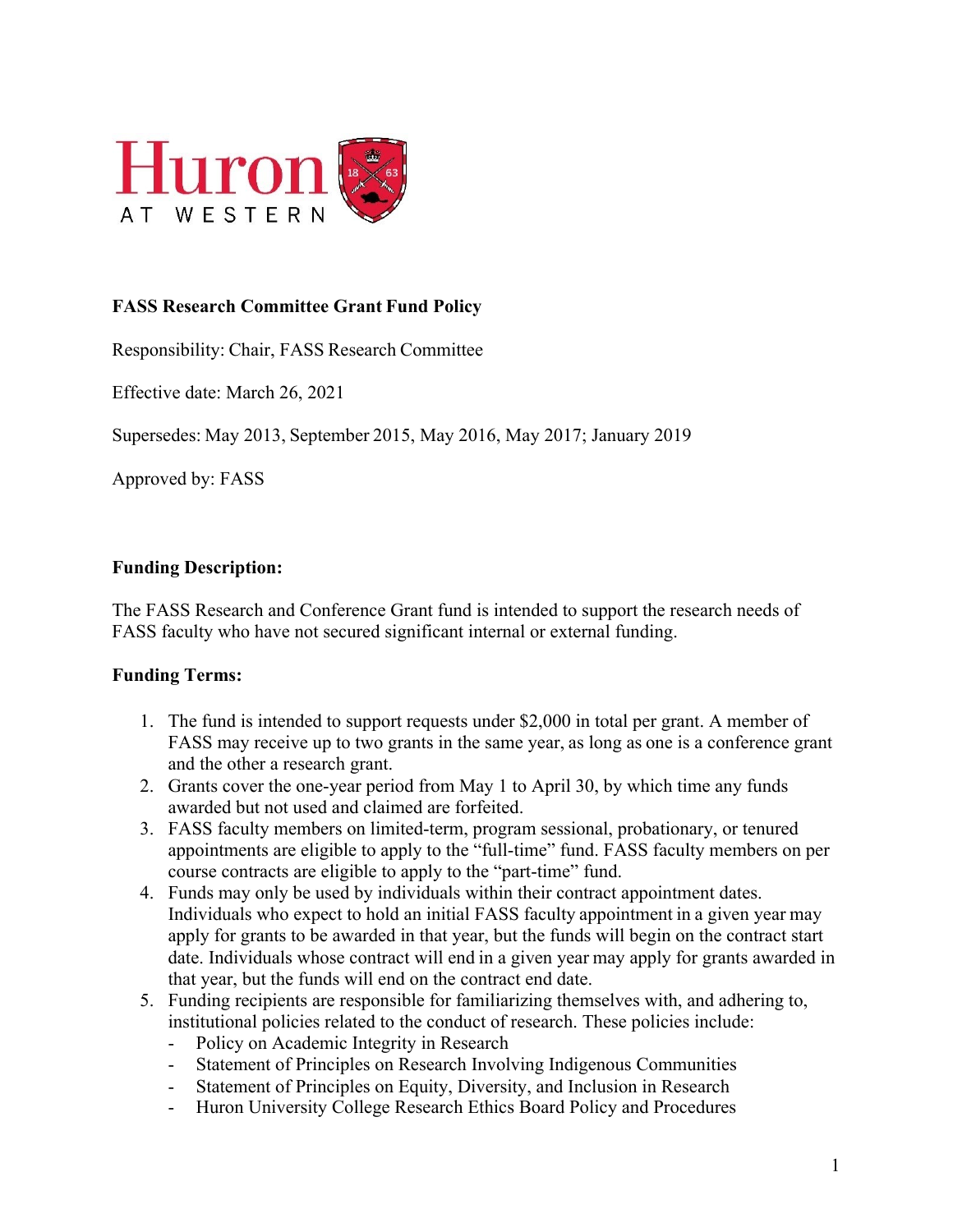6. All budgeted expenses must be fully justified in relation to the project and must conform to institutional policies including the Travel and Expense Policy and the Casual Part-Time Pay Scale for Research Assistants.

# **Adjudication and Selection Criteria:**

- 1. The fund is adjudicated by the FASS Research Committee. The committee is responsible for updating and announcing the application processes annually.
- 2. The annual deadline for the full-time fund is March 15 (or next business day). The annual deadline for the part-time fund is October 15 (or next business day). Applicants can expect to hear back from the Research Committee within 4 weeks of the submission deadline.
- 3. A member of FASS may receive up to two grants in the same year, as long as one is a conference grant and the other a research grant.
- 4. This fund is non-competitive. Applications that meet a minimum standard will be added to the pool to receive funding. The minimum standard is based on clear alignment between proposed research and budget. Expenses must reflect the reasonable costs of research based on the principles identified in the Tri-Agency Financial Administration Guide (https://www.nserc-crsng.gc.ca/InterAgency-Interorganismes/TAFA-AFTO/guideguide eng.asp). According to these principles, grant expenditures must:
	- contribute to the direct costs of the research for which the funds were awarded,
	- not already be provided by the institution to research personnel,
	- be effective and economical,
	- not result in personal gain for members of the research team.
- 5. If the members of the Research Committee consider that the grant-related purpose for an expense is unclear, a justification may be requested from the applicant.
- 6. In each grant period, the total available funds will be divided as follows: 90 percent for the competition for the full-time fund and 10 percent for the part-time fund.
- 7. The total amount of funds available in each competition will be divided equally between Research funding and Conference funding, although the Research Committee reserves the right to adjust the weighting annually based on the number of applications to each category and with the intention to maximize the total grant award in each category.
- 8. Applications for funding will be allocated in the following manner:
	- All eligible requests for grants will be funded to the fullest extent possible. If the eligible requests exceed the total fund amount, then the mean eligible request is calculated by dividing the total fund by the number of eligible applicants. All those whose requests are lower than the mean eligible fund receive their total request.
	- Any remaining funds after the initial allotment are used to top up requests above the mean.
	- For the Part-time fund competition, the amount awarded per grant shall not exceed the highest mean eligible funding calculated for the Full-time fund competition for a given grant period. Within this parameter, calculation of the Part-time fund follows the same process as for the Full-time fund.
	- If, following these calculations, funds remain the residual will go back into the FASS General Research and Conference Fund.